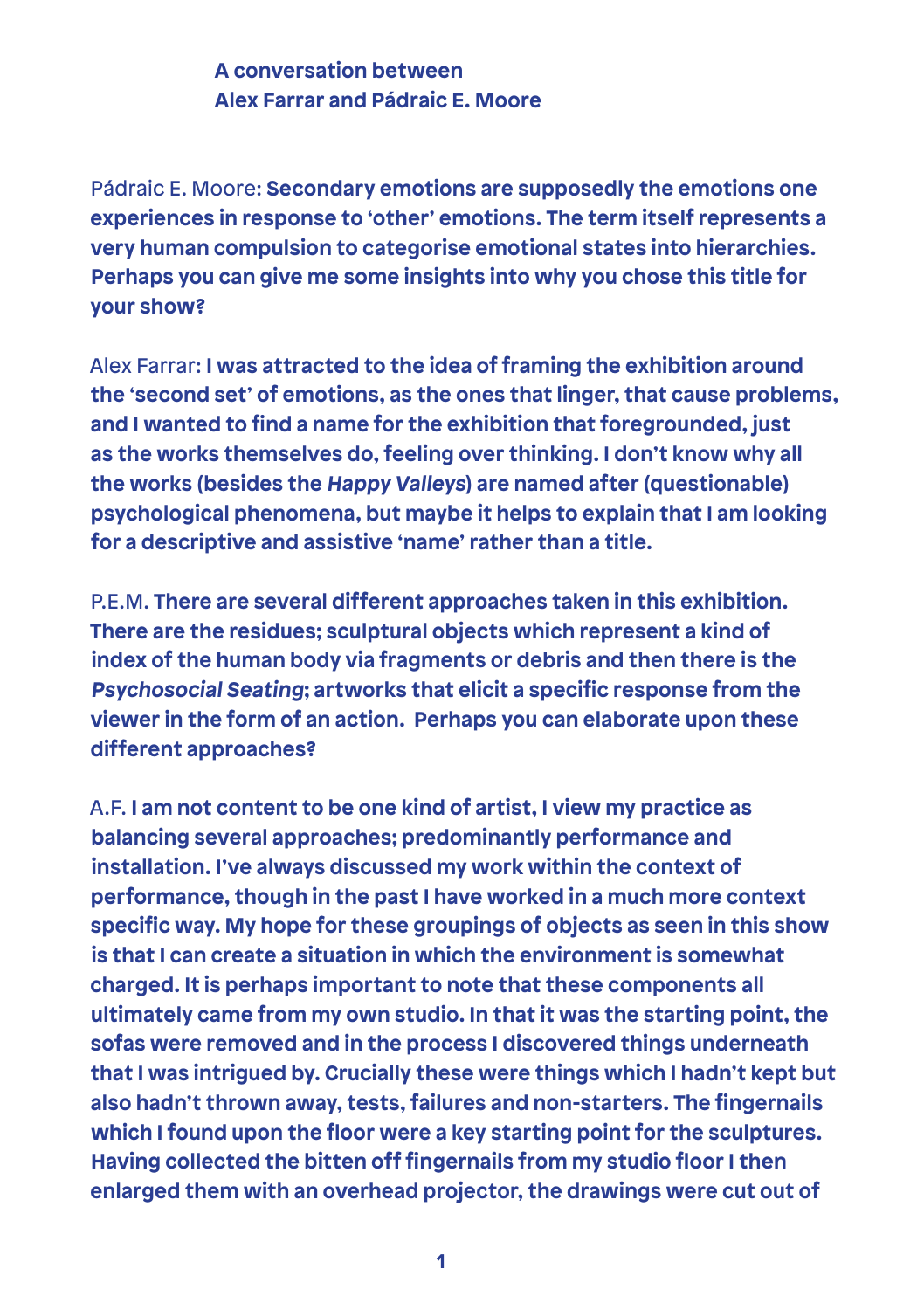**casting sand and molten lead was poured into it. I use them dynamically within a space so that they litter the floor and walls. They appear simultaneously as a portrayal of doubt or anxiety (nail biting) orientated to form a smile made from lead, a heavy and poisonous metal.**

P.E.M. **Georges Bataille's concept of l'informe (formlessness) was first introduced by the philosopher in the 1920s but then elaborated upon in the 90s by Rosalind Krauss and Yve-Alain Bois who used the concept as a critical lens in their book Formless which I've been reading. Has his work had an influence upon you? There seems to be a connection to Behavioural Residues.**

A.F. **All the works derive from an emotional impetus, an image/thought that triggered some kind of recognition or emotional response. Behavioural Residues emerged from what was essentially a collection of remnants, a low vernacular vocabulary of anthropomorphic or inanimate waste. I think 'abject' as defined by Julia Kristeva's in Powers of Horror is probably the most accurate term to describe this.**

P.E.M. **Your proclivity for using found objects continues with the Happy Valleys, a series which formally reminds me of the early sculptures of Anthony Caro. What was the genesis of this work?**

A.F. **This work shares the same starting point as the others in that it is ultimately a found object, the main difference is that 'the remnant' in question was more public, less studio-based, although it still retains a distinctly human quality. I saw the image of a bike, stripped of all its accoutrements and interlocked with a 'nietje' on a tv show shot in the area that I grew up in and started collecting other related images. Struck by the tenderness and of course sculptural transformation of these three elements that share a common material, I wanted to intentionalise the arrangements, whilst flipping the gravity and playing with them as a sculptural assemblage. I wanted to unify the three components, the lock, the bicycle and the railing so I welded them together and painted them with a colour that had a unifying element. The works are now a light grey colour and the placement abstracts them from their original purpose.**

P.E.M. **You used the word tenderness to describe the relationship of the three components. Can you elaborate upon what you mean by tenderness?**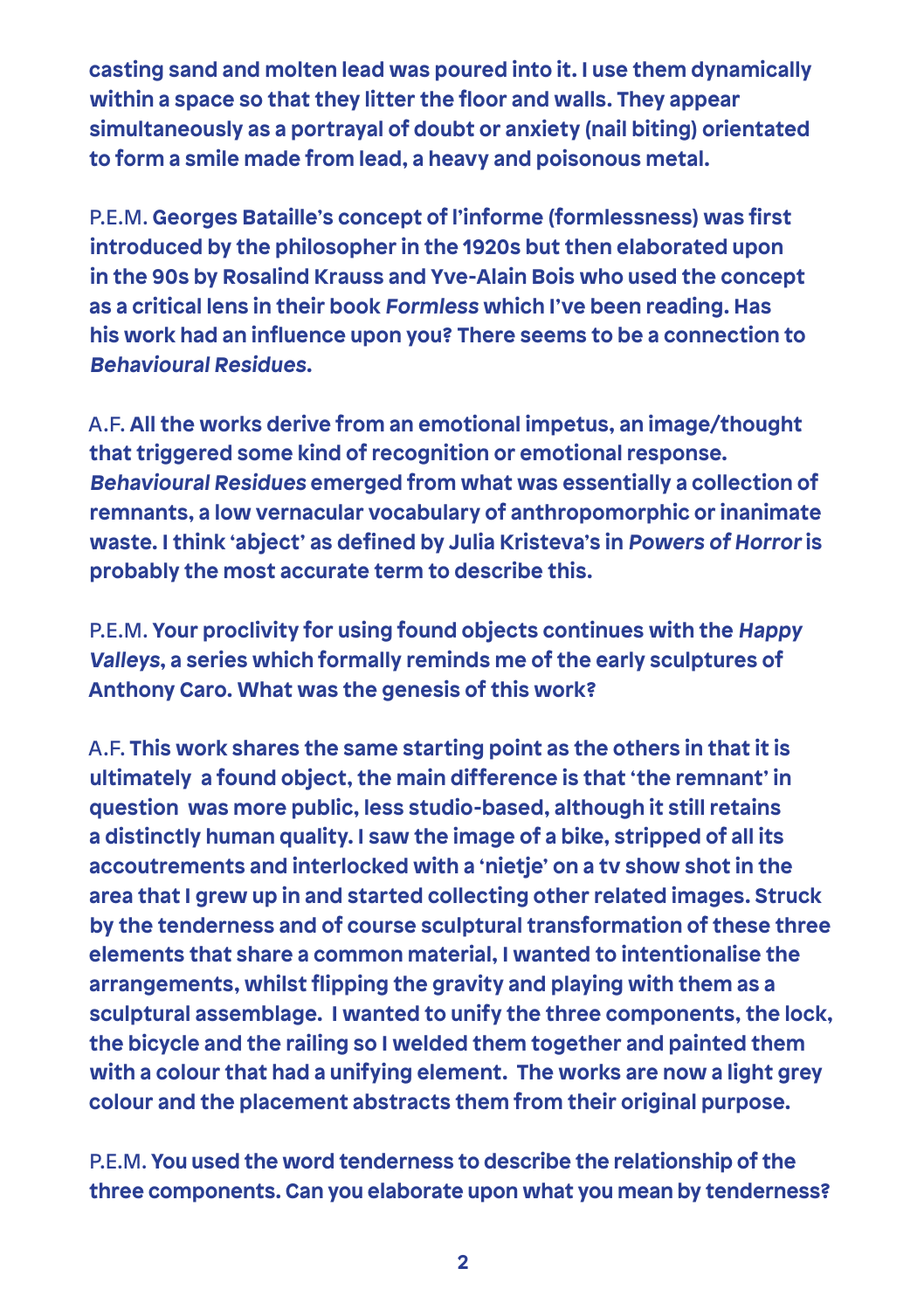A.F. **The scene had a certain emotional resonance. The bicycle had been entirely stripped of its wheels, saddle etc. and all extraneous elements. There was a certain pathos to the way that this incidental assemblage of objects was locked in an embrace.**

P.E.M. **It would seem a significant shift has occurred in your practice over the past two years. Your previous work seems to have been concerned predominantly with documenting transactions in which structures of the visual art world and economies of value were investigated. Your recent work has assumed a more poetic perhaps even romantic quality?**

A.F. **The sculptural works in this exhibition are certainly indebted to the experience I had of being suddenly given a large private studio (at the Rijksakademie) and how I negotiated this context. I didn't make anything for the first six months at the Rijks. It was a period of change in that I took stock of my work. Working in one room that looks much like the room next to me and having little to latch onto as a clear starting point had an interesting impact. I became interested in consciousness and particularly in notions of panpsychism; the concept that literally every object possesses some mind-like quality. There is always an emotional starting point to the work. I try and evoke the emotional anchor within my work and that is something I've relaxed about and I am now certainly working more lyrically.** 

P.E.M. **You mentioned previously that the Psychosocial Seating sculptures also 'function as a veiled metaphor for reading' and that the height at which they are installed is based on a ratio you made that calculates the difference between the height of an average sized four year old with an average sized adult. The intention was to enable the viewer to experience the seating position of a four year old, the age at which most people begin to read independently. This led me to wonder if literature has had an impact upon your work? When I first viewed your work I was reminded of the writings of Samuel Beckett. In particular, the tendency in Beckett's work to focus upon a particular part of the body as a medium for communication.**

A.F. **I read much of Beckett in art school and was thinking recently about the Not, I: the work features an actress seated on stage with just her mouth spot-lit. However, I think that if there was some author who has**